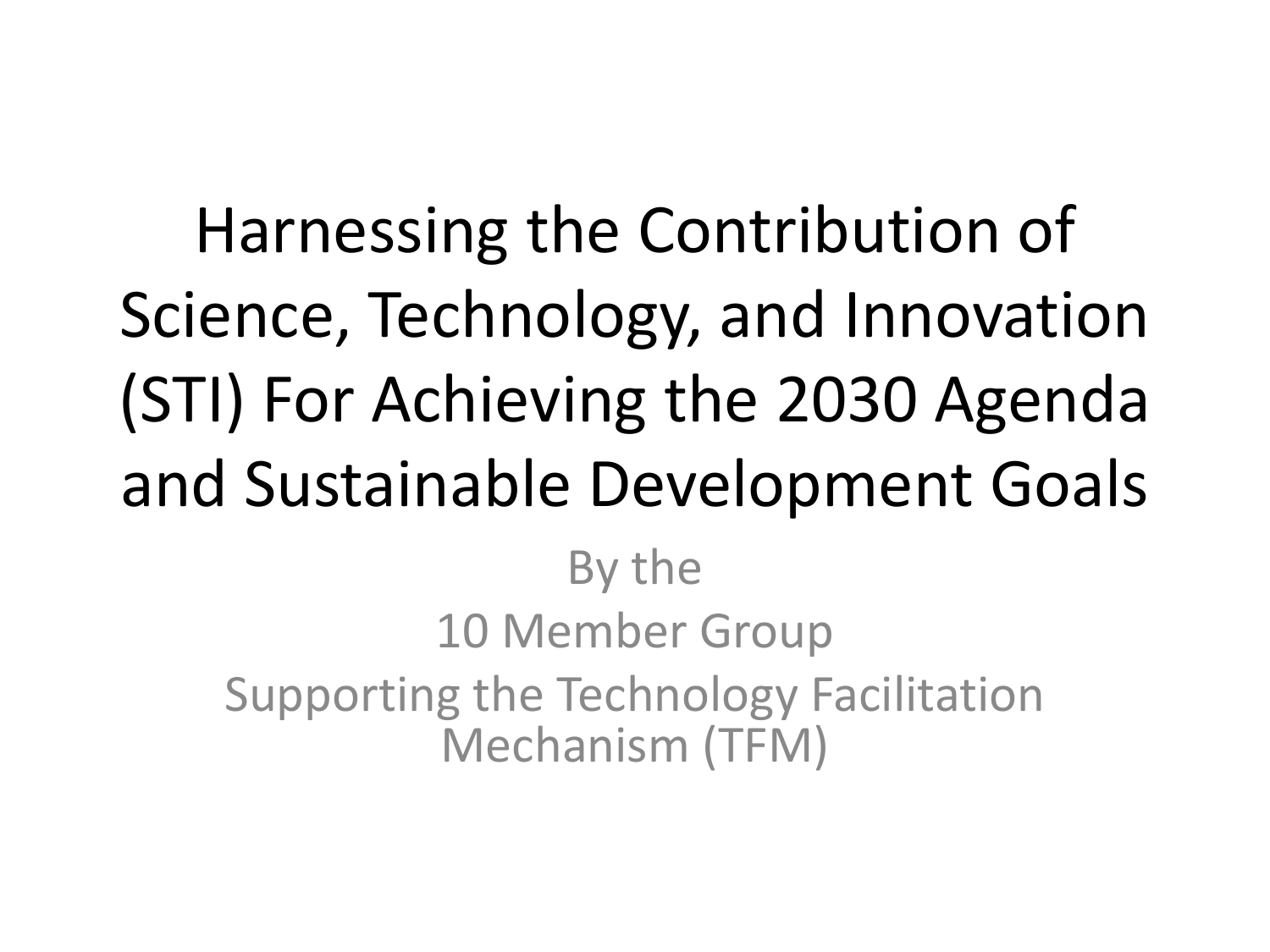## Our TFM Priorities

- Actions and policies that strengthen STI capabilities and build human capacity at the individual, organizational, and political levels in every country
- Platforms for sharing knowledge, information, experiences, and advice on relevant policies, actions, partnerships, technologies, and research and development (R&D) outcomes
- Mechanisms for developing national and international STI Action Plans and Roadmaps (including plans for R&D and technology deployment) for achieving the SDGs individually and collectively without leaving any SDG behind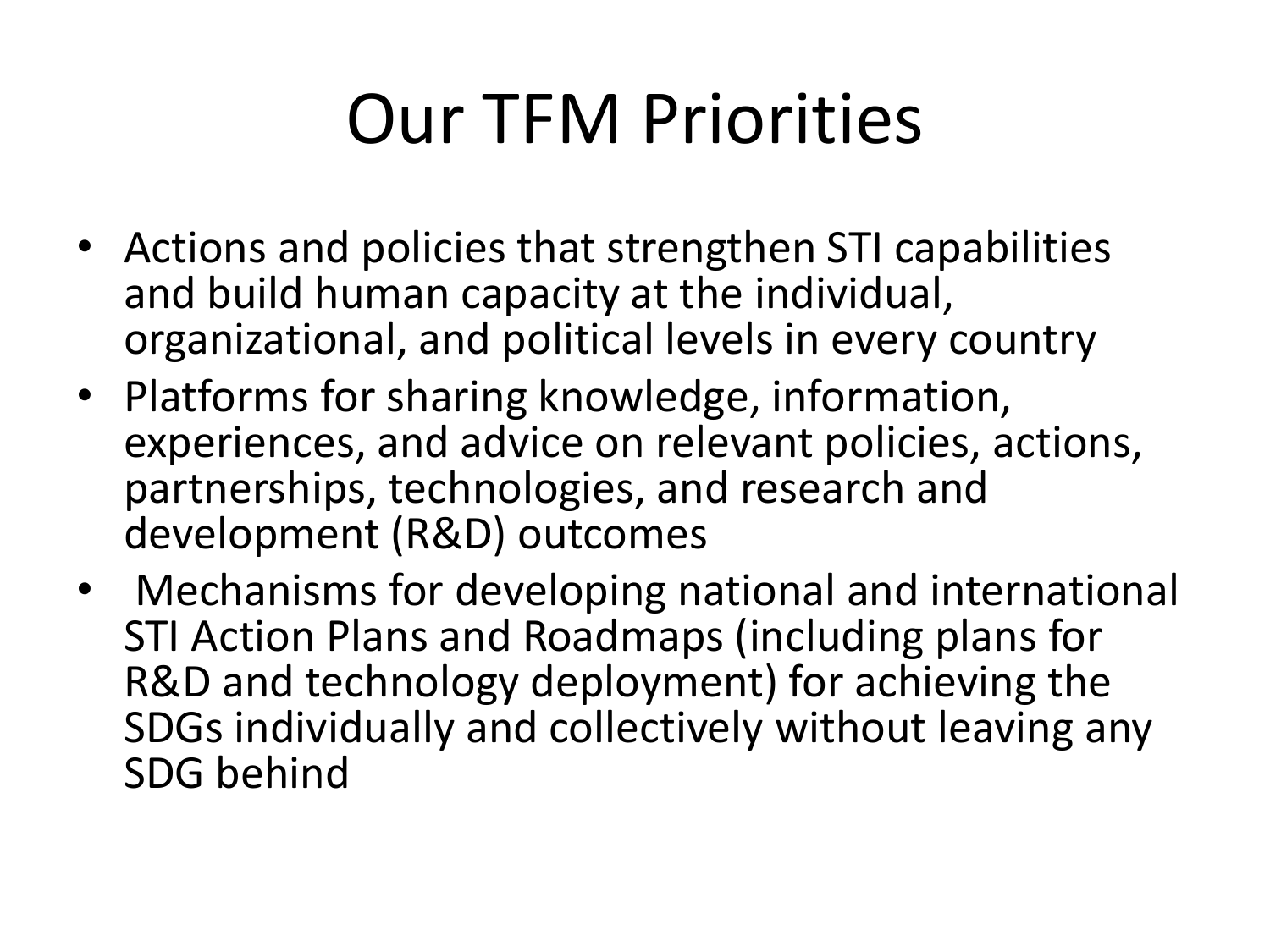## Nine Categories of Major Observations and Recommendations

- STI and Human Capacity Building
- Societal Action Plans and Roadmaps
- Identifying Knowledge Gaps and Initiating Solutions-Oriented Research
- ICT Tools and Forums for Learning from Each **Other**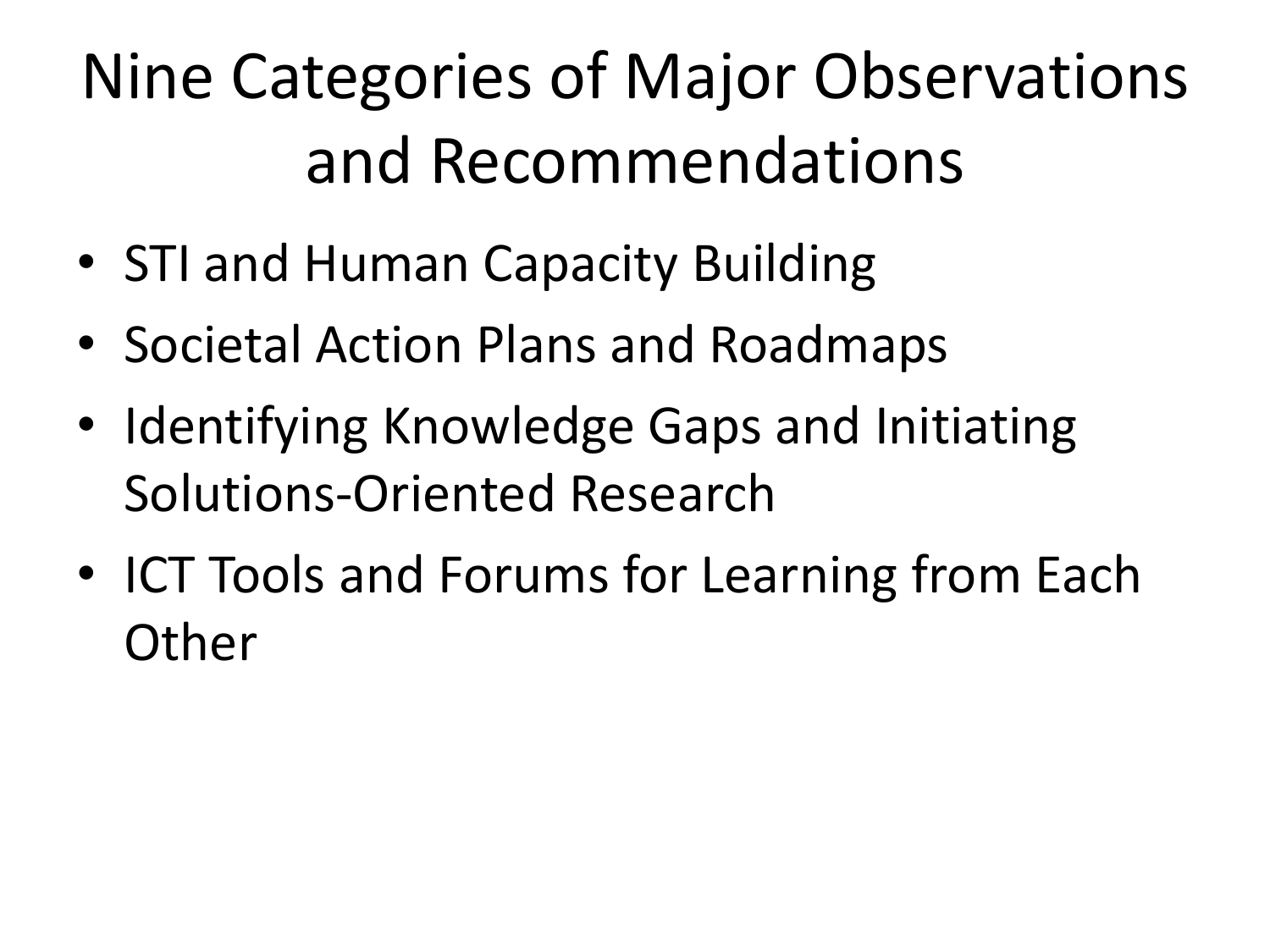## Categories of Major Observations and Recommendations (continued)

- Important Role of Private Sector and Partnerships of Multiple Stakeholders
- Integrated Assessments Linked to Transparency and Accountability
- Support for Those Left Behind Everywhere
- Strengthening the Science-Policy Interface in Every Country
- Building Peaceful Societies, Accountable Institutions, and Conflict Resolution Tools